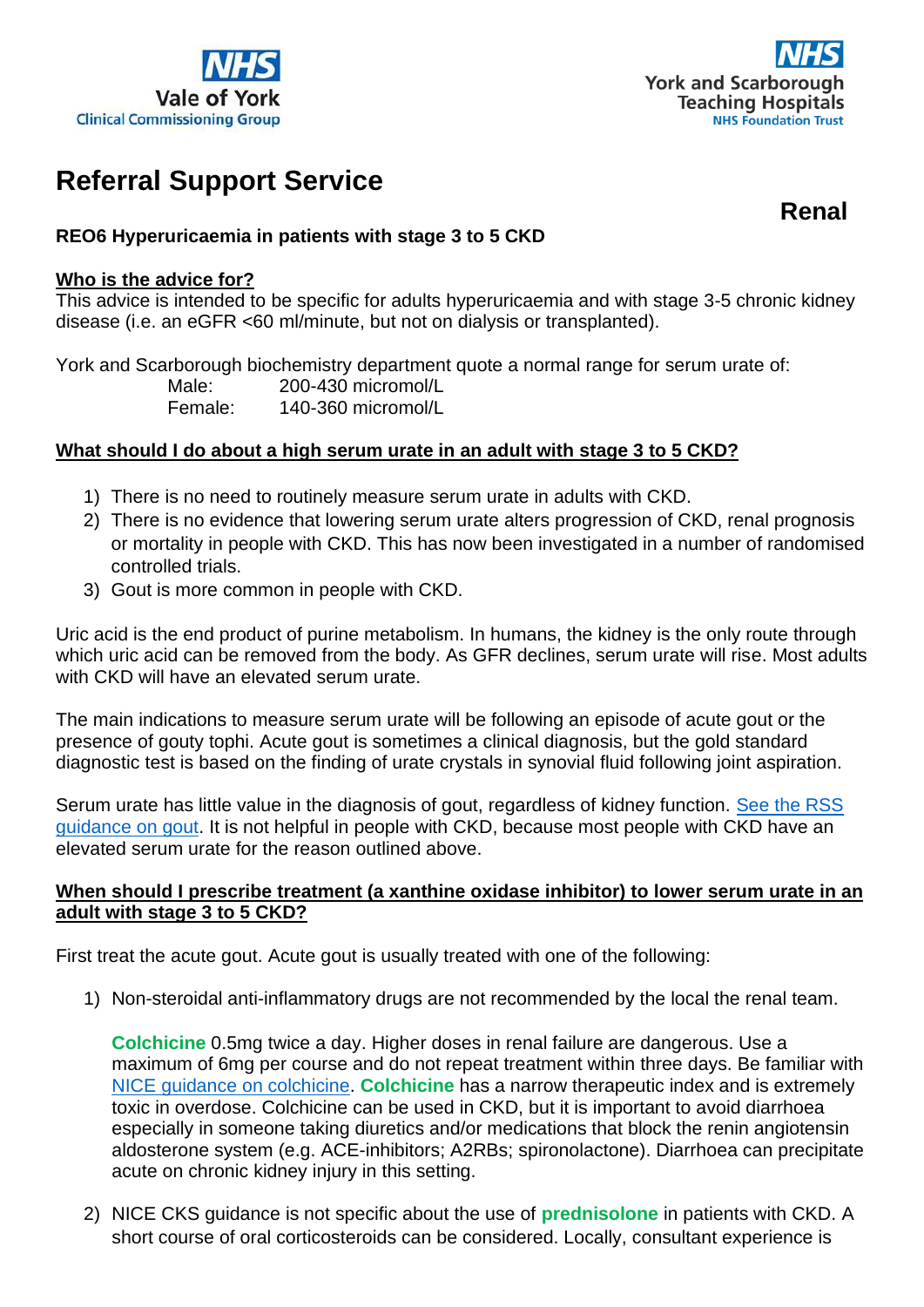that **prednisolone 20 mg once a day** for 5 to 7 days is often very effective although the British Society for Rheumatology suggest higher doses for longer but this is not supported locally. Care should be taken to monitor for increasing blood pressure and or fluid retention.

OR

3) A single intramuscular corticosteroid injection (**depomedrone 40mg**) can be considered in people who cannot tolerate colchicine, and if intra-articular injection is not possible or multiple joints are affected.

## Urate lowering therapy should be started 1–2 weeks after the inflammation has settled

NICE say urate lowering therapy should be considered in anyone with an episode of gout and should be strongly offered to patients if

- there have been two or more attacks in a year,
- tophi are present, there is radiographic evidence of erosion,
- renal impairment (eGFR <60) the local renal team would not start urate lowering therapy after a single episode of gout
- uric acid stones
- in patients on long term diuretic therapy.

Therapy should be aimed at suppressing serum urate to below 300 micromol/L

**Allopurinol** remains the first line treatment, including in adults with CKD. The prescribing clinician needs to explain potential side effects, including the risk of an acute flare of gout, skin rash and neutropenia.

**Febuxostat** can be used in those who are intolerant to allopurinol.

Prophylaxis should be prescribed to prevent an acute flare of gout during the initiation of allopurinol. **Colchicine 0.5 mg once or twice a day** for 10 to 14 days can be used if this is well tolerated. Although unlicensed for gout the hospital's renal department suggest an alternative, that they use is a single dose of **intramuscular depomedrone** (e.g. 40 mg, unlicenced) or **oral prednisolone 10 to 15 mg once a day** for 10 to 14 days.

Allopurinol should be prescribed as follows in CKD: